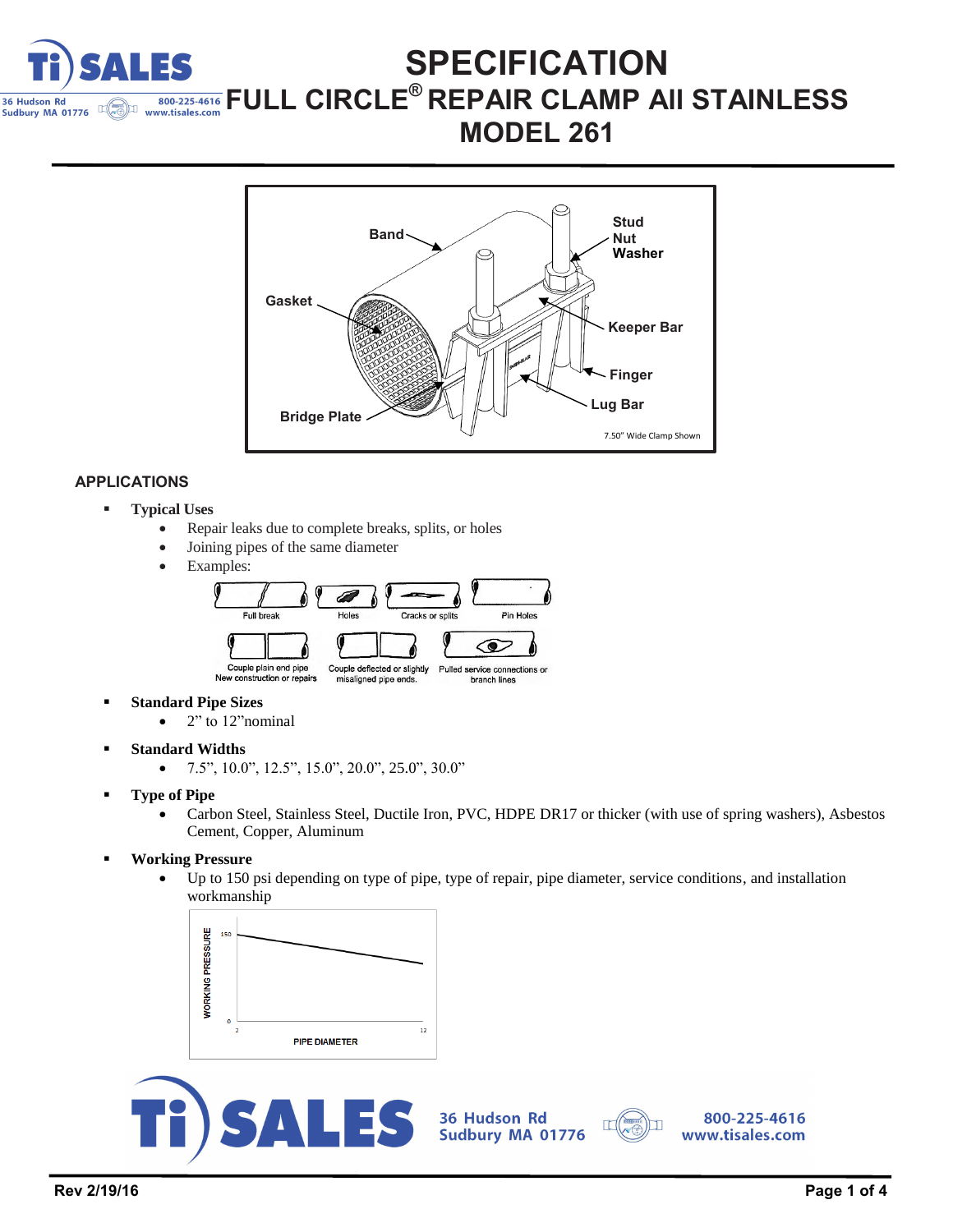# **SPECIFICATION FULL CIRCLE® REPAIR CLAMP All STAINLESS MODEL 261**

### **MATERIALS**

- **Band**
	- Type 304 Stainless Steel per ASTM A240
	- Band Thickness: 24 gauge thick for clamps 4.50" diameter and smaller 20 gauge thick for clamps 4.80" diameter and larger
- **Finger**
	- Type 304 Stainless Steel per ASTM A240
	- Finger Thickness: 10 gauge
	- Solution annealed for increased corrosion resistance and strength
	- Long fingers allow for up to 0.40 inches of range in clamp
- **Lug Bar**
	- Type 304 Stainless Steel per ASTM A240
	- Lug Bar Thickness: 10 gauge
	- Solution annealed for increased corrosion resistance and strength
	- Spans entire width of clamp for uniform distribution of clamping force
- **Keeper Bar**
	- Type 304 Stainless Steel per ASTM A240
	- Keeper Bar Thickness: 14 gauge
	- Solution annealed for increased corrosion resistance and strength
	- Helps pull clamp around the pipe and closes the clamp during installation
- **Gasket**
	- Nitrile (Buna-N) per ASTM D2000
	- Gasket Thickness: 0.192" thickness for clamps 4.50" diameter and smaller
		- 0.218" thickness for clamps 4.80" diameter and larger
	- Certified to NSF/ANSI 61-G & 372
	- Compounded to resist water, oil, natural gas, acids, alkalies, most (aliphatic) hydrocarbon fluids, and many other chemicals
	- Temperature range: -20ºF to +180ºF
	- Full 360° gridded face gasket provides maximum pipe support, reinforcement, and sealing pressure
	- Tapered ends allow for full circumferential sealing
- **Bridge Plate**
	- Type 304 Stainless Steel quarter hard per ASTM A240
	- Molded and recessed into gasket
	- Preformed for uniform distribution of gasket pressure over the entire pipe circumference
- **Stud**
	- Type 304 Stainless Steel per ASTM A276
	- Epoxy coated threads to prevent galling
	- 5/8"-11UNC x 7.00" long, Stud
	- Rolled threads for improved physical characteristics, greater thread accuracy, and smooth surface finish

800-225-4616

- **Nut**
	- Type 304 Stainless Steel GR. 8 per ASTM A194
	- Fluoropolymer coated to prevent galling
	- 5/8"-11UNC, Heavy Hex Semi-Finished
- **Washer**
	- Type 304 Stainless Steel per ASTM A240
	- 5/8" Type A Plain

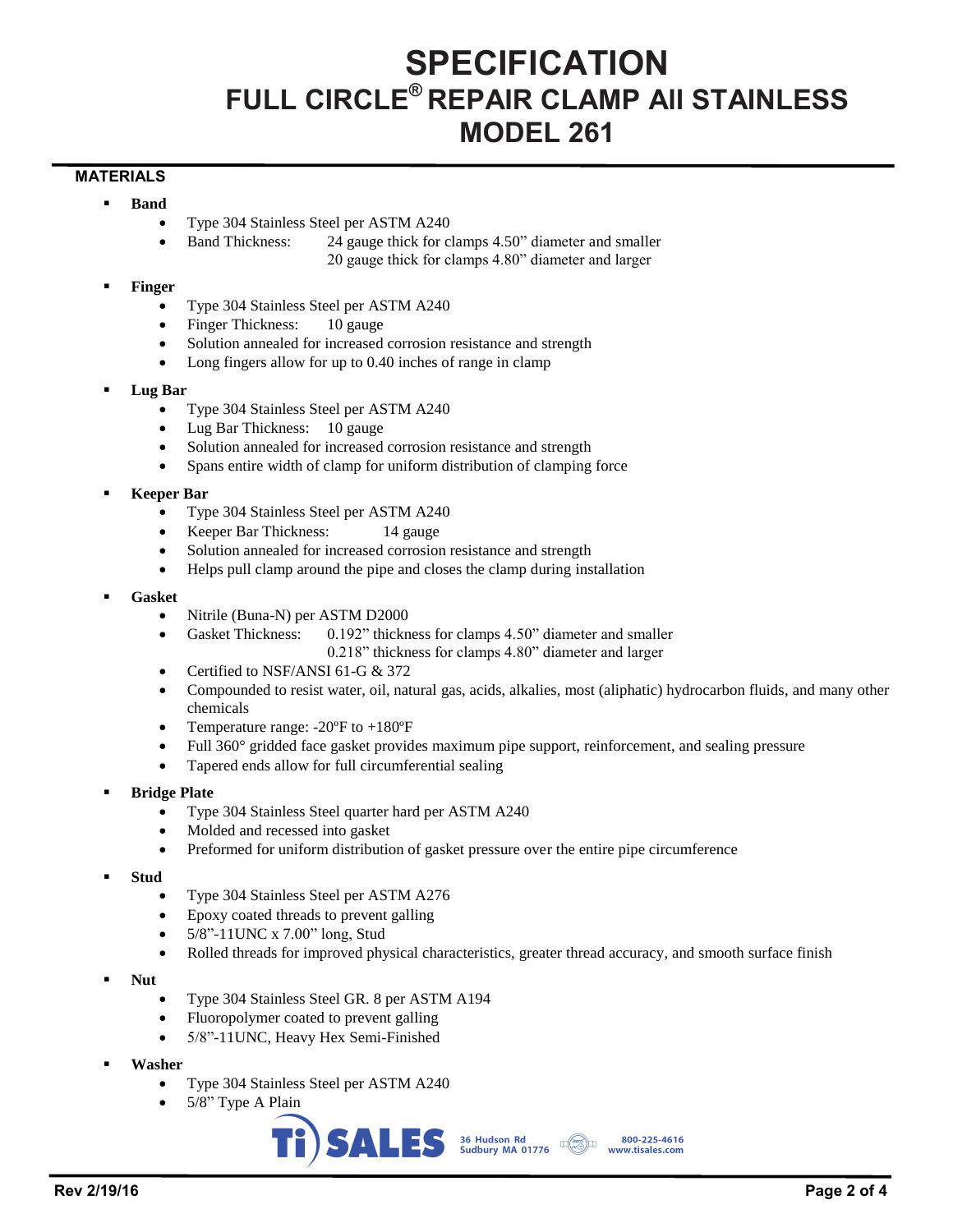# **SPECIFICATION FULL CIRCLE® REPAIR CLAMP All STAINLESS MODEL 261**

### **Welding**

- Welds accomplished using qualified welders
- GMAW & GTAW weld process utilized
- Welds passivated to preserve corrosion resistance

### **LISTINGS**

- Certified to NSF/ANSI 61-G & 372
- **Meets applicable AWWA C230 standards**

### **OPTIONS**

- Type 316 Stainless Steel band
- Type 316 Stainless Steel hardware with fluoropolymer coated nuts to prevent galling
- Alternative gasket material (e.g. Viton, EPDM, etc.)
- Spring washers for use of clamp on HDPE pipe
- Offset gaskets to allow for repairing longer cracks using multiple clamps
- **Conductivity feature**

### **NOTES**

- This product **does not** restrain the pipe from pulling out of the fitting
- Spring washers **are required** when this product is used on DR17 or thicker HDPE pipe (Not recommended for use on HDPE pipe DR 17 or thinner)
- Pipe stiffeners **are required** when this product is used to join HDPE and thin wall PVC pipe
- Full Circle<sup>®</sup> is a registered trademark of Smith-Blair Inc.
- These product specifications were correct at the time of publication and are subject to change without notice
- See the Smith-Blair® web site for part numbers and ordering information
- See the Smith-Blair® web site for warranty information
- See the Smith-Blair® web site for corrosion warnings





800-225-4616 www.tisales.com